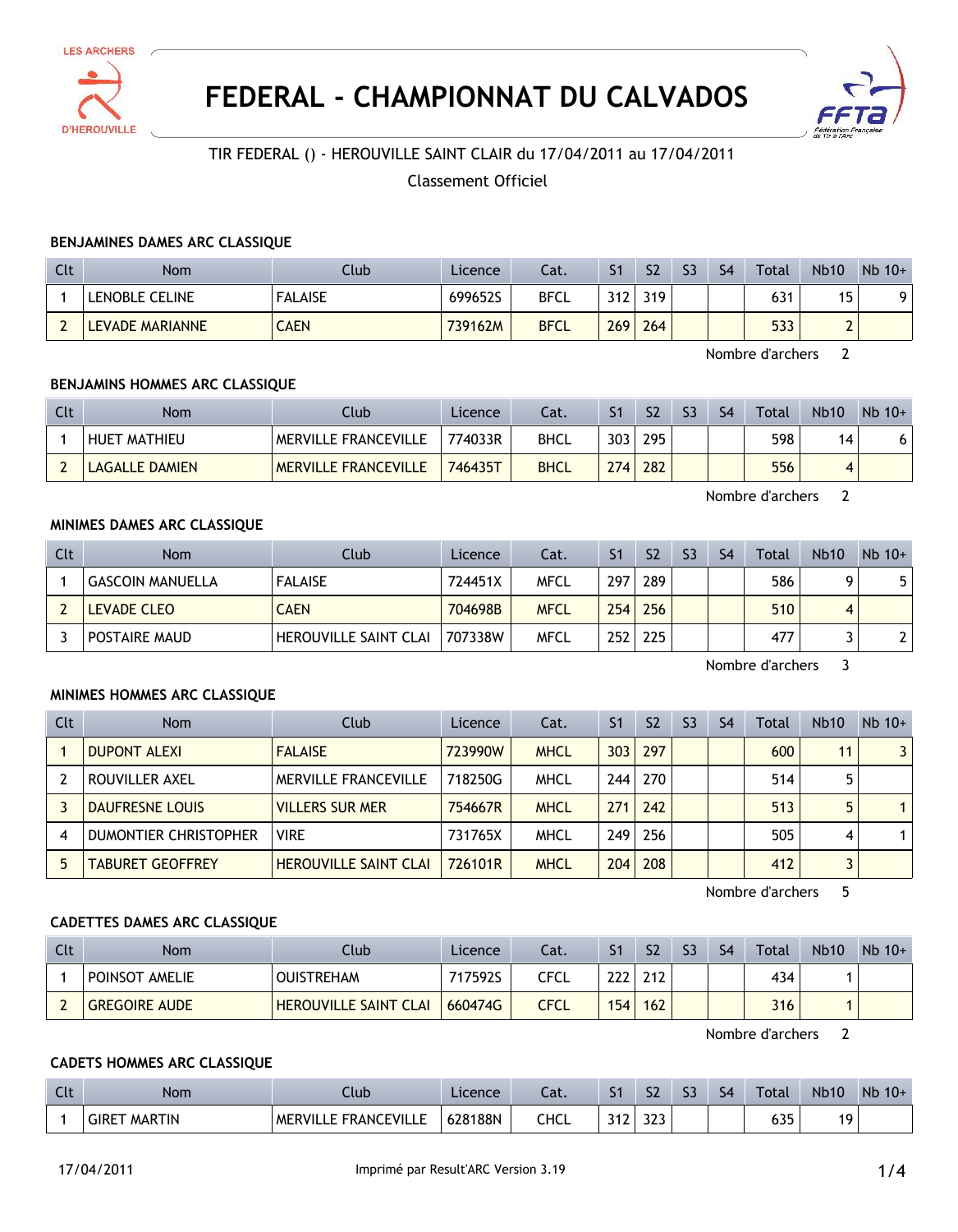|   | <b>SOBOL JIMMY</b>       | <b>FALAISE</b>         | 620758M | <b>CHCL</b> | 309              | 306 |  | 615 | 12 |                |
|---|--------------------------|------------------------|---------|-------------|------------------|-----|--|-----|----|----------------|
|   | CASTEL JULIEN            | <b>BAYEUX</b>          | 658041M | <b>CHCL</b> | 315              | 295 |  | 610 | 16 | 5 <sup>1</sup> |
|   | <b>LENOBLE CLEMENT</b>   | <b>FALAISE</b>         | 642714C | <b>CHCL</b> | 286              | 289 |  | 575 | Q  |                |
|   | DUPONT MAXIME            | <b>FALAISE</b>         | 690374G | <b>CHCL</b> | 259 <sub>1</sub> | 295 |  | 554 |    |                |
| 6 | <b>BUHOT ANTOINE</b>     | <b>VILLERS SUR MER</b> | 711807D | <b>CHCL</b> | 253              | 247 |  | 500 | 4  |                |
|   | <b>DUPONT CHRISTOPHE</b> | <b>FALAISE</b>         | 706064L | <b>CHCL</b> | 213              | 210 |  | 423 | 6  |                |

Nombre d'archers 7

## **SENIORS DAMES ARC CLASSIQUE**

| Clt | <b>Nom</b>                | Club                        | Licence | Cat.        | S <sub>1</sub> | S <sub>2</sub> | S <sub>3</sub> | S4 | Total | <b>Nb10</b>     | $Nb$ 10+       |
|-----|---------------------------|-----------------------------|---------|-------------|----------------|----------------|----------------|----|-------|-----------------|----------------|
|     | <b>HENNEGUET NATHALIE</b> | <b>ARGENCES</b>             | 623072C | <b>SFCL</b> | 296            | 297            |                |    | 593   | 10 <sup>1</sup> | $\overline{3}$ |
|     | DANTHIER DELPHINE         | <b>VILLERS SUR MER</b>      | 626839X | <b>SFCL</b> | 263            | 259            |                |    | 522   | 4               |                |
|     | <b>FRIEDRICH ISABELLE</b> | <b>MERVILLE FRANCEVILLE</b> | 670980B | <b>SFCL</b> | 239            | 280            |                |    | 519   | 4               | 2 <sup>1</sup> |
| 4   | <b>BEUVE SOLVEIG</b>      | <b>ARGENCES</b>             | 694847U | <b>SFCL</b> | 244            | 255            |                |    | 499   |                 |                |
| 5   | <b>DEBART SYLVIANE</b>    | <b>FONTENAY LE MARMION</b>  | 754738T | <b>SFCL</b> | 240            | 239            |                |    | 479   | 6               |                |
| 6   | <b>DUPONT MARIE-LAURE</b> | <b>FALAISE</b>              | 782121G | <b>SFCL</b> | 182            | 182            |                |    | 364   |                 |                |

Nombre d'archers 6

## **SENIORS HOMMES ARC CLASSIQUE**

| Clt               | <b>Nom</b>                | Club                         | Licence | Cat.        | S <sub>1</sub> | S <sub>2</sub> | S <sub>3</sub> | S <sub>4</sub> | Total | <b>Nb10</b>     | $Nb$ 10+       |
|-------------------|---------------------------|------------------------------|---------|-------------|----------------|----------------|----------------|----------------|-------|-----------------|----------------|
| $\mathbf{1}$      | <b>DELIQUAIRE OLIVIER</b> | <b>VILLERS SUR MER</b>       | 325021J | <b>SHCL</b> | 307            | 325            |                |                | 632   | 21              | 12             |
| 2                 | <b>ANFRAY GILDAS</b>      | ST PIERRE SUR DIVES          | 717158V | <b>SHCL</b> | 322            | 308            |                |                | 630   | 14              | 5              |
| 3                 | <b>TRET OLIVIER</b>       | <b>CAEN</b>                  | 718466S | <b>SHCL</b> | 294            | 319            |                |                | 613   | 22              | 8              |
| 4                 | <b>ANCEL ANTOINE</b>      | <b>VIRE</b>                  | 724568Z | <b>SHCL</b> | 299            | 303            |                |                | 602   | 15              | 6              |
| 5.                | <b>EUDIER HERVE</b>       | <b>HEROUVILLE SAINT CLAI</b> | 758416R | <b>SHCL</b> | 298            | 298            |                |                | 596   | 13              | $\overline{2}$ |
| 6                 | <b>LAURENT ERIC</b>       | <b>BAYEUX</b>                | 703826D | <b>SHCL</b> | 313            | 278            |                |                | 591   | 11              | 6              |
| $\overline{7}$    | <b>PHILIPPE BASTIEN</b>   | <b>HEROUVILLE SAINT CLAI</b> | 760549J | <b>SHCL</b> | 278            | 307            |                |                | 585   | 10 <sup>1</sup> | $\overline{2}$ |
| 8                 | <b>ZALUSKI CHRISTOPHE</b> | <b>COURSEULLES SUR MER</b>   | 781058B | <b>SHCL</b> | 277            | 286            |                |                | 563   | 9               | 1              |
| 9                 | <b>ANDRE PHILIPPE</b>     | <b>HEROUVILLE SAINT CLAI</b> | 723039M | <b>SHCL</b> | 286            | 274            |                |                | 560   | 10 <sup>1</sup> | $\overline{4}$ |
| 10                | <b>LEVADE PHILIPPE</b>    | <b>CAEN</b>                  | 704702F | <b>SHCL</b> | 285            | 275            |                |                | 560   | 9               | 3              |
| 11                | <b>ANNE CYRIL</b>         | <b>BAYEUX</b>                | 701634W | <b>SHCL</b> | 257            | 296            |                |                | 553   | 9               | 3              |
| $12 \overline{ }$ | <b>GIESZCZYK JEROME</b>   | <b>FALAISE</b>               | 599045L | <b>SHCL</b> | 289            | 263            |                |                | 552   | $\overline{7}$  | $\overline{2}$ |
| 13                | <b>POINSOT MICHEL</b>     | <b>OUISTREHAM</b>            | 740538H | <b>SHCL</b> | 272            | 274            |                |                | 546   | 5               | $\mathbf{1}$   |
| 14                | <b>BOUTRELLE ROGER</b>    | <b>CAEN</b>                  | 701651P | <b>SHCL</b> | 283            | 258            |                |                | 541   | 10 <sup>1</sup> | 3              |
| 15                | <b>AUBERT REGIS</b>       | <b>CAEN</b>                  | 685896P | <b>SHCL</b> | 251            | 267            |                |                | 518   | 5               | 3              |
| 16                | RIGAULT EDOUARD           | <b>CAEN</b>                  | 746283C | <b>SHCL</b> | 230            | 240            |                |                | 470   | 1               |                |
| 17                | <b>CARVILLE WILLIAM</b>   | <b>CAEN</b>                  | 693837W | <b>SHCL</b> | 249            | 212            |                |                | 461   | 5               |                |
| 18                | <b>LEFEBVRE ERIC</b>      | <b>VERSON</b>                | 718585W | <b>SHCL</b> | 212            | 199            |                |                | 411   | 5               | 1              |

Nombre d'archers 18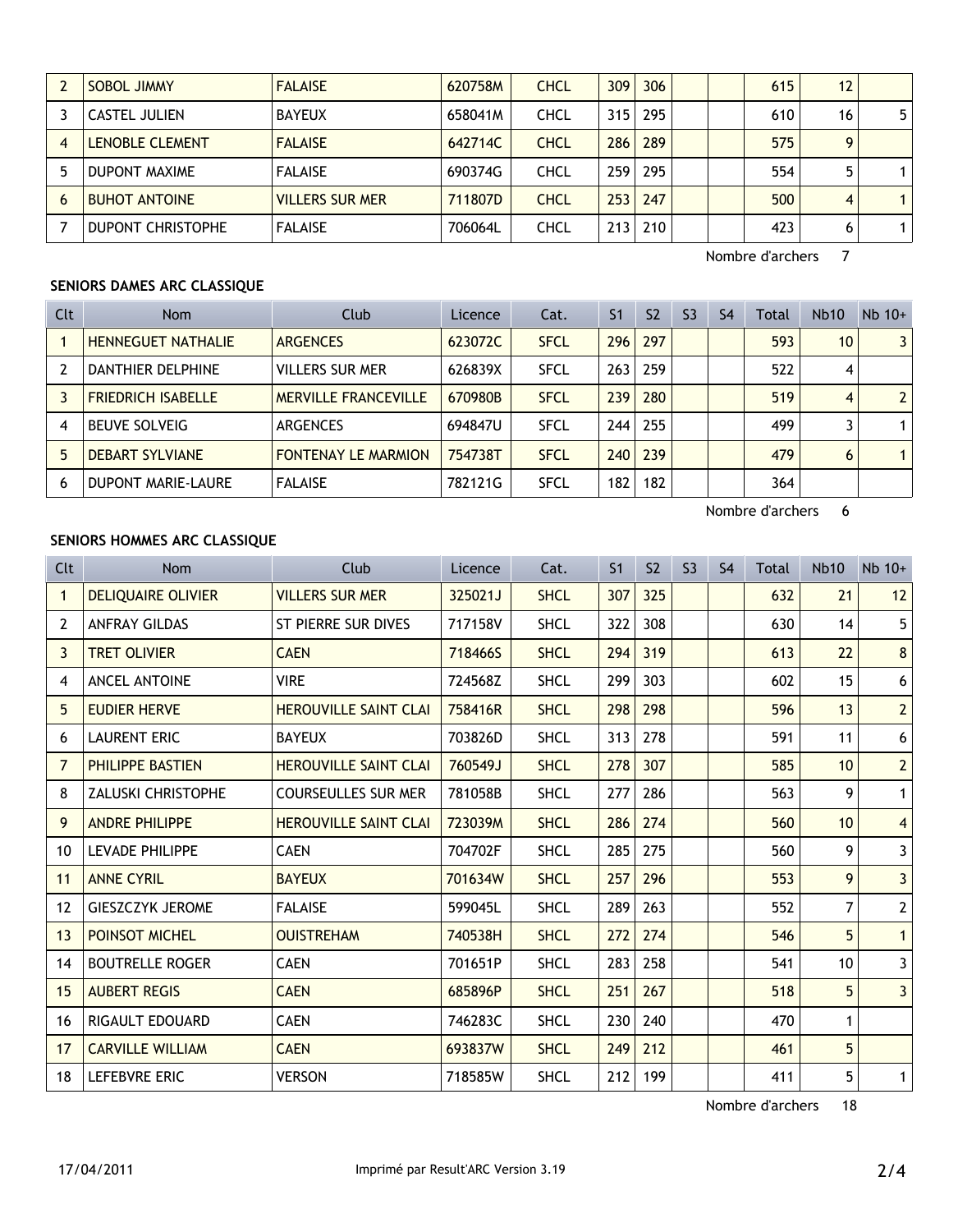#### **VETERANS HOMMES ARC CLASSIQUE**

| Clt | Nom                     | Club                         | Licence | Cat.        | S <sub>1</sub> | S <sub>2</sub> | S <sub>3</sub> | S <sub>4</sub> | Total | Nb10 | $Nb$ 10+       |
|-----|-------------------------|------------------------------|---------|-------------|----------------|----------------|----------------|----------------|-------|------|----------------|
|     | <b>DURAND PHILIPPE</b>  | <b>CAEN</b>                  | 466148H | <b>VHCL</b> | 313            | 318            |                |                | 631   | 16   | 3              |
| 2   | <b>CHATELIN DIDIER</b>  | <b>HEROUVILLE SAINT CLAI</b> | 421342F | <b>VHCL</b> | 307            | 316            |                |                | 623   | 15   | $\overline{4}$ |
| 3   | <b>GIRET HERVE</b>      | <b>MERVILLE FRANCEVILLE</b>  | 670982D | <b>VHCL</b> | 304            | 307            |                |                | 611   | 12   | $\mathbf{1}$   |
| 4   | <b>FAUCON ALAIN</b>     | <b>ARGENCES</b>              | 374774N | <b>VHCL</b> | 309            | 301            |                |                | 610   | 15   | 5              |
| 5.  | <b>MARTRAIRE GILLES</b> | <b>VERSON</b>                | 466996E | <b>VHCL</b> | 296            | 297            |                |                | 593   | 9    | $\mathbf{1}$   |
| 6   | MARQUES ANTONIO         | <b>BAYEUX</b>                | 208326S | <b>VHCL</b> | 300            | 280            |                |                | 580   | 8    | $\mathbf{1}$   |
| 7   | <b>MARY YVES</b>        | <b>VIRE</b>                  | 279003P | <b>VHCL</b> | 277            | 274            |                |                | 551   | 8    |                |
| 8   | <b>VALLEE JEAN PAUL</b> | <b>CAEN</b>                  | 275539Z | <b>VHCL</b> | 275            | 275            |                |                | 550   | 6    |                |
| 9   | <b>JEANNE GERARD</b>    | <b>CAEN</b>                  | 381088B | <b>VHCL</b> | 273            | 255            |                |                | 528   | 4    |                |
| 10  | <b>POIRRIER THIERRY</b> | <b>OUISTREHAM</b>            | 590166K | <b>VHCL</b> | 229            | 266            |                |                | 495   | 2    | 1              |

Nombre d'archers 10

## **SUPER VETERANS HOMMES ARC CLASSIQUE**

| Clt | <b>Nom</b>               | Club                         | Licence | Cat.         | S <sub>1</sub> | S <sub>2</sub> | S <sub>3</sub> | S <sub>4</sub> | Total | <b>Nb10</b>    | $Nb$ 10+       |
|-----|--------------------------|------------------------------|---------|--------------|----------------|----------------|----------------|----------------|-------|----------------|----------------|
|     | <b>GUILLEMIN JACQUES</b> | <b>COURSEULLES SUR MER</b>   | 630628R | <b>SVHCL</b> | 284            | 285            |                |                | 569   | 10             | 5 <sup>1</sup> |
|     | DAUMESNIL GERARD         | <b>ARGENCES</b>              | 390085F | <b>SVHCL</b> | 289            | 270            |                |                | 559   |                | $\overline{3}$ |
|     | Lugez Pierre             | <b>MERVILLE FRANCEVILLE</b>  | 655879M | <b>SVHCL</b> | 275            | 280            |                |                | 555   | 14             | 1 <sup>1</sup> |
| 4   | <b>BONILLO ROBERT</b>    | <b>BAYEUX</b>                | 753455Y | <b>SVHCL</b> | 265            | 267            |                |                | 532   | 6              | 3              |
| 5   | <b>PONCET PIERRE</b>     | <b>CAEN</b>                  | 442351S | <b>SVHCL</b> | 232            | 260            |                |                | 492   | $\overline{2}$ |                |
| 6   | PRIEUR JEAN-LOUIS        | <b>HEROUVILLE SAINT CLAI</b> | 729455L | <b>SVHCL</b> | 242            | 219            |                |                | 461   |                |                |

Nombre d'archers 6

## **JUNIORS HOMMES ARC A POULIES**

| <b>Clt</b> | Nom            | Club                         | Licence | Lat. |     | S <sub>2</sub> | S <sub>3</sub> | S <sub>4</sub> | <b>Total</b> | <b>Nb10</b> | $Nb$ 10+ |
|------------|----------------|------------------------------|---------|------|-----|----------------|----------------|----------------|--------------|-------------|----------|
|            | MENDRET ARNAUD | <b>HEROUVILLE SAINT CLAI</b> | 700435T | JHCO | 333 | 331            |                |                | 664          | 28          | 11       |
|            | ANDRE VALENTIN | <b>HEROUVILLE SAINT CLAI</b> | 723041P | снсс | 315 | 326            |                |                | 641          | 20          |          |

Nombre d'archers 2

## **SENIORS DAMES ARC A POULIES**

| $C1+$<br>นเ | Nom                    | .lub          | Licence               | $\sim$<br>-al. | C <sub>1</sub><br>וכ | S <sub>2</sub> | $\sim$<br>-- | S <sub>4</sub> | Total         | <b>Nb10</b> | Nb<br>$10+$ |
|-------------|------------------------|---------------|-----------------------|----------------|----------------------|----------------|--------------|----------------|---------------|-------------|-------------|
|             | <b>PRIGNON VANESSA</b> | <b>VERSON</b> | 120952G<br><b>HLV</b> | <b>SFCO</b>    | 345<br>τυ<br>-       | 22.<br>ر ر     |              |                | $\sim$<br>676 | 40          | 10          |

Nombre d'archers 1

## **SENIOR HOMMES ARC A POULIES**

| Clt | <b>Nom</b>              | Club                         | Licence | Cat.        | S <sub>1</sub>   | S <sub>2</sub> | S <sub>3</sub> | S <sub>4</sub> | <b>Total</b> | <b>Nb10</b> | $Nb$ 10+        |
|-----|-------------------------|------------------------------|---------|-------------|------------------|----------------|----------------|----------------|--------------|-------------|-----------------|
|     | ACUNA CHRISTOPHE        | <b>HEROUVILLE SAINT CLAI</b> | 625122F | <b>SHCO</b> | 348              | 351            |                |                | 699          | 51          | 24              |
|     | <b>POULINGUE OLVIER</b> | <b>ST PIERRE SUR DIVES</b>   | 672124V | <b>SHCO</b> | 339 <sub>1</sub> | 339            |                |                | 678          | 35          | 12 <sup>2</sup> |
|     | <b>BRUNET JEROME</b>    | <b>HEROUVILLE SAINT CLAI</b> | 747882R | <b>SHCO</b> | 300 <sub>1</sub> | 337            |                |                | 637          | 30          | 9               |
|     | <b>VARIN PATRICE</b>    | <b>VERSON</b>                | 760204J | <b>SHCO</b> | 293              | 307            |                |                | 600          |             | 5.              |

Nombre d'archers 4